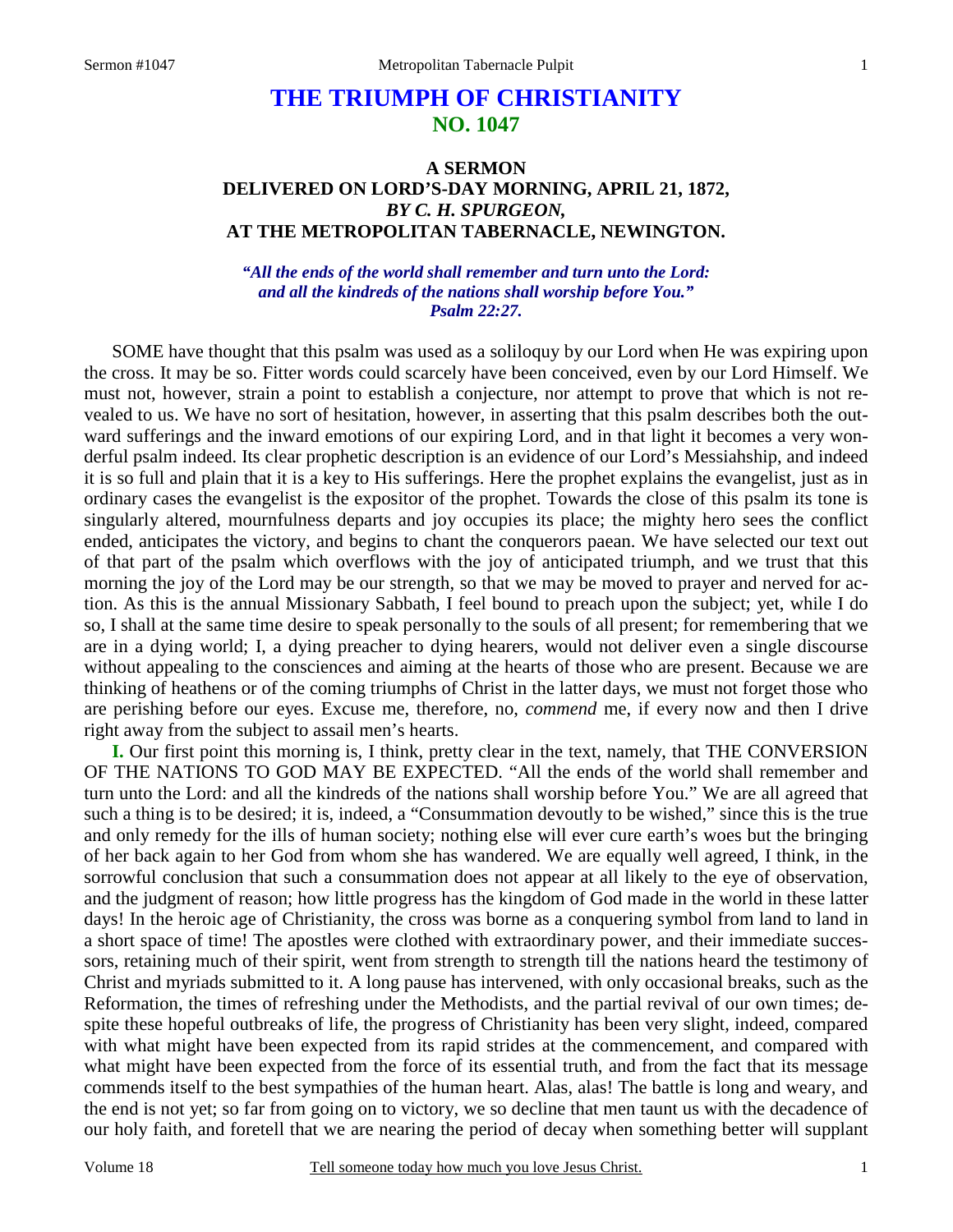the gospel! We do not believe the insinuation; we reject it as blasphemy, and yet we should not wonder if our lethargy and failure have been the soil in which this noxious thought has grown; it is unquestionable that the kingdom of our Lord Jesus Christ, except to those who regard it with very optimistic eyes, has not progressed of late as we could have desired; it would be fair to conclude, judging of things to come by the things that appear, and setting aside the hopes of faith, and the teachings of revelation, that it is not probable that so spiritual a faith as that of Christ should ever subdue the nations. Men need a coarser system of religion; their minds are groveling, they desire a creed which will tolerate their lusts; they crave a religion which will afford scope for their pride and their self-will. The doctrines of the gospel kindle men's hostility when they are fairly and honestly preached—there would be more opposition to it if it were not so frequently diluted, and even falsified by its professed teachers. True Christianity causes warfare and a division, and has to force its way against inveterate hatred; only the grace of God can make it spread. Yet, for all that, brothers and sisters, we judge not after the sight of the eyes, neither do we look into the future through the glass of human calculation—we believe in God, and viewing the future with the eyes of faith, we expect a complete triumph! As in the past, so in the future, the church walks by faith; we are to believe, and we shall be established; the sooner we have done with reasoning and conclusions drawn from things that can be seen, the better! After all, our only reason, as far as I can see, for the firm conviction that the gospel will yet subdue the nations lies in this—that God will have it so; He has promised it, and He will complete His own purposes.

Certain persons in these days tell us that we must not expect to see the nations converted to Christ, nor hope for any general spread of the gospel. I have heard it said that we are to look upon the world as a great wreck, going to pieces out on the yonder surf where a thousand breakers loosen every timber, and quicksand is hungry to engulf the whole; and all we can hope to do with a life boat is to pluck here and there, a soul out of the general catastrophe. God's elect will be rescued, but the nations will perish, and the mass of mankind will be castaways. According to this theory, we are not to hope for a glorious future upon earth in the last days—at least not one brought about by the conversion of men under the preaching of the gospel; they give us another picture which I need not paint this morning, but the universal spread of the gospel in the world is thought by them to be unscriptural! I cannot agree with them. I think them in error, and I have these reasons for it.

Our new-born nature craves for the spread of the Redeemer's kingdom, and prays for it instinctively. Nor is the instinct wrong, for the Lord, when He was asked by His disciples to teach them to pray, said, "After this manner pray you," and He gave them as part of the manner of their prayer the right to express the desire, "Your kingdom come, Your will be done in earth as it is done in heaven." Do not your souls long for the conversion of your families? Does not the same desire make you pant for the salvation of the people among whom you dwell—your townsfolk and your countrymen? And when you are nearest to God and most spiritual, have you not still larger aspirations? Do you not pray for the conversion of all mankind? Yes, have you not found yourselves breaking out with a cry like that of dying David, "Let the whole earth be filled with His glory"? Do you think the Lord has taught His spiritual people to desire this, not in moments of excitement, but in times of sober fellowship with Himself, and will He not grant it? Surely God the Holy Spirit knows what the mind of God is! Does He not make intercession in the saints according to the will of God? He has taught us to desire, and long for, and pray for this because He intends to give it! The prayers of the saints are the shadows of coming blessings; as you may prognosticate the storm by the motion of the mercury in the barometer, so may you much more infallibly foretell the future from the emotions, the longings, and the agonies of the saints of God! Therefore I feel that the whole earth must be filled with the Lord's glory, because the souls of His saints pine for it.

Does it not, again, seem a very unlikely thing to you that on this earth, where God has stood, as it were, foot to foot in the person of His dear Son with evil, that evil, after all, should vanquish Him and win the day? Eden has been blasted; Calvary has been stained with blood—this is defeat so far—at least Satan thinks it so! Will it ever end in triumph? Shall it always be that the deliverer's heel shall be bruised, and is the time never coming when the same wounded heel shall break the serpent's head? Is half the prophecy uttered at the gates of Eden to be fulfilled, and the other half to be null and void? Up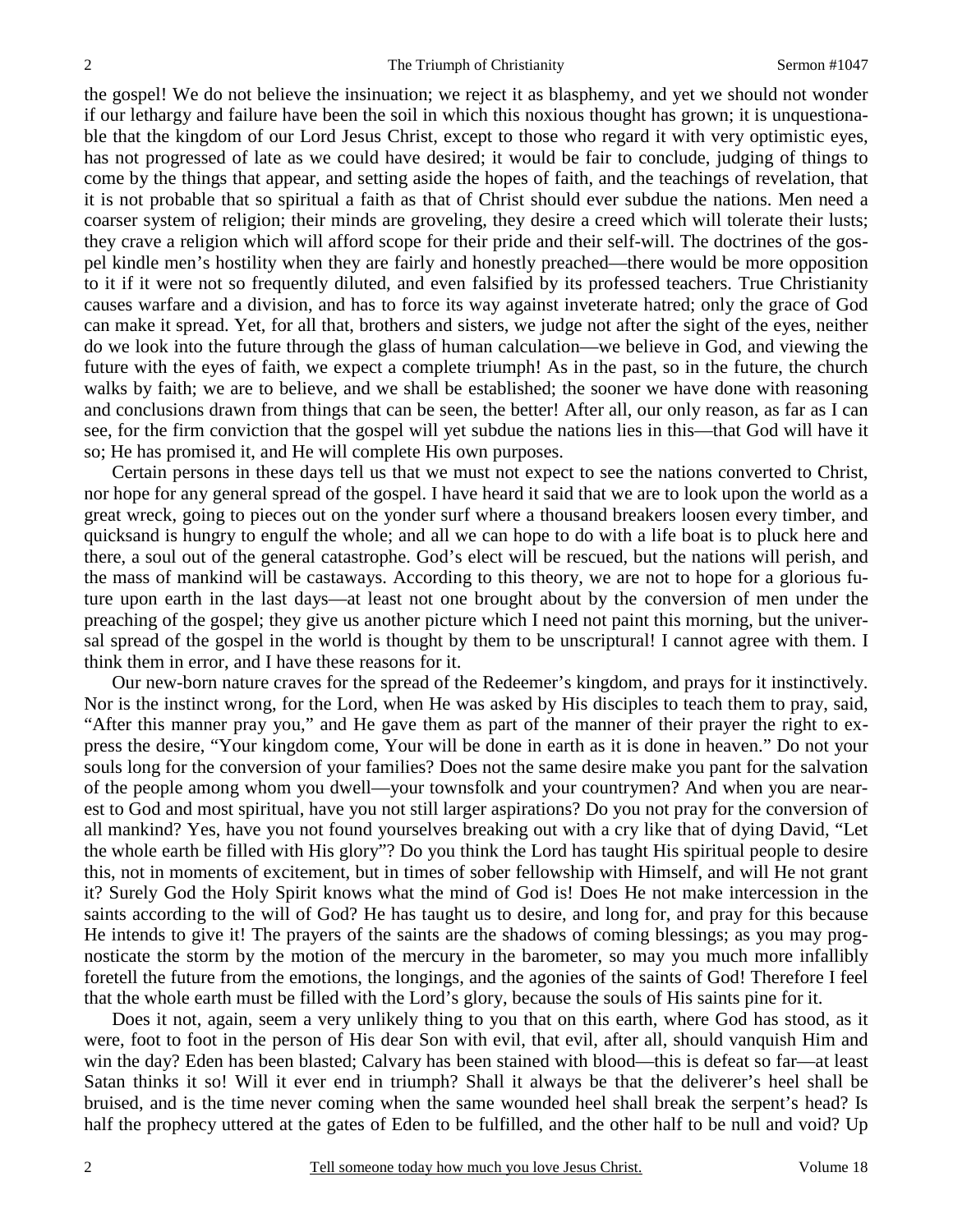## Sermon #1047 The Triumph of Christianity

3

to this moment we see the church persecuted, the truth of God despised, God dishonored, Christ rejected, idols set up, doctrines of devils taught, and the whole world lying in the wicked one! Is Satan forever to have his own way? Shall the King of kings never win this world unto Himself? Has He not died for the whole world? Is it not so said? We who hold the doctrine of a special redemption of the elect, and hold it firmly, yet never quarrel with those texts which speak of the redemption of the race, because we look for it, and believe that it will yet come. We trust the time shall hasten on when as the morning chases away the darkness, so the truth, and the right, and the Christ of God shall, from among the sons of men, destroy sin, error, and rebellion! In his den has the old lion been bearded, and in his own forest shall he be slain? Even here, where Satan has held high carnival and been Lord of Misrule; even here shall he be defeated, and his power abolished! The strong man in his own house shall be bound by a stronger than he, and Christ shall be victor where the foe of God and man once reigned supreme; for this purpose He came into the world, that He mighty destroy the works of the devil, and I see not how this could well be if there is not to be a wider spread of the gospel than we have seen as yet.

And again, brothers and sisters, we look for the extension of the Redeemer's reign in the world on account of the promises of reward for His redemption—"He shall see of the travail of His soul, and shall be satisfied." Do you think that He is satisfied yet; satisfied with a mere handful, for, certainly, not enough are saved as yet out of the world's vast population. Is Christ, the great King, satisfied to settle down in a corner of the world as ruler over one scanty province? Think you that He does not expect to divide the spoil with the strong when the nations shall flock to Him, and their kings shall bow down before Him? Brothers and sisters, the present state of affairs does not satisfy *us,* and since our Lord's heart is larger than ours, it surely does not satisfy Him! What Christian minister is satisfied with the progress of the gospel? What lover of the souls of men is fully at ease under present conditions? I shall never be at peace while so many of my hearers are unsaved! Yet, none of us bore the pangs which He endured, and cannot; therefore, measure the vastness of the expected recompense. Surely the ascended Redeemer deserves a numerous seed, a countless progeny to be His crown of rejoicing! Shall not Jesus at last have the pre-eminence? Shall He not win more souls than Satan shall destroy? Is sin to prove itself mightier than divine love? When the tale is told, and the number is made up, shall there be more in the kingdom of Satan than in the kingdom of Christ? Shall it be so? I dare not think it! My soul revolts from the dreary supposition, and therefore I look forward to the spread of the gospel over all parts of the world and a period of the ingathering of the sons of men to Christ so large as to make up innumerable multitudes, and swell the army of the saved beyond all human computation!

But, beloved, these are only inferences and hopes, though fairly gathered from our spiritual instincts, and from divine truths; let us turn to Scripture and read a few of its utterances which appear to us full of hope for the future. David shall be our first witness. Mark you, I am not about to give all the texts on the subject, nor a  $10<sup>th</sup>$  of them, nor even do I suppose that I have selected the best. I have merely gathered a few as I remembered them. In the second psalm God declares, concerning His dear Son, our Lord Jesus, "Yet have I set My king upon My holy hill of Zion. I will declare the decree the Lord has said unto Me, You are My Son, this day have I begotten You." What is added? "Ask of Me and I shall give You the heathen for Your inheritance, and the uttermost parts of the earth for Your possession." Will the heathen never be His? Shall He never possess the far-off lands, and call them His own? Be you sure that His prayers will yet be heard! Turn next to that 72<sup>nd</sup> Psalm, of which I might read the whole, for from beginning to end it flows over with gracious promises, but as we should not have time to go through the whole, let us read from the  $8<sup>th</sup>$  verse. "He shall have dominion from sea to sea, and from the river unto the ends of the earth. They that dwell in the wilderness shall bow before Him; and His enemies shall lick the dust. The kings of Tarshish and of the isles shall bring presents; the kings of Sheba and Seba shall offer gifts. Yes, all kings shall fall down before Him: all nations shall serve Him." Turn to the  $17<sup>th</sup>$ verse—"His name shall endure forever. His name shall be continued as long as the sun and men shall be blessed in Him. All nations shall call Him blessed." If David is questioned yet again, he will reply in something like the same manner in the  $86<sup>th</sup>$  Psalm, at the 9<sup>th</sup> verse—"All nations whom You have made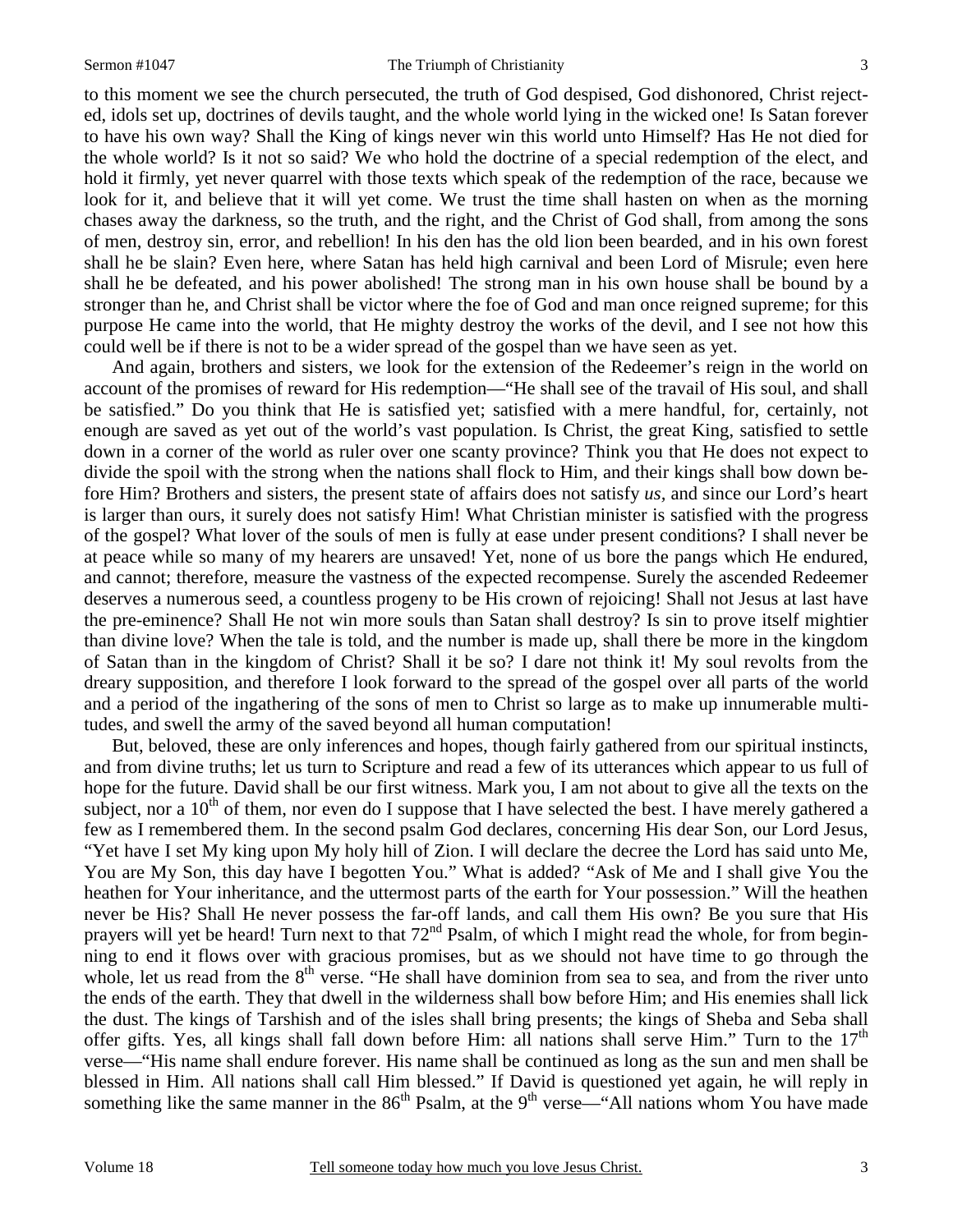shall come and worship before You, O Lord, and shall glorify Your name." We see not this as yet, neither in any era of human history has it been performed; we, therefore, confidently expect it by-and-by.

That glorious evangelist of old prophecy, Isaiah, has many passages to the same effect, and we will, therefore, quote one or two of them. In his  $2<sup>nd</sup>$  chapter, at the  $2<sup>nd</sup>$  verse, you will find him saying, "It shall come to pass in the last days that the mountain of the Lord's house shall be established in the top of the mountains, and shall be exalted above the hills, and all nations shall flow unto it. And many people shall go and say, come you, and let us go up to the mountain of the Lord, to the house of the God of Jacob; and He will teach us of His ways, and we will walk in His paths; for out of Zion shall go forth the law, and the word of the Lord from Jerusalem; and He shall judge among the nations, and shall rebuke many people: and they shall beat their swords into plowshares, and their spears into pruning hooks: nation shall not lift up sword against nation, neither shall they learn war any more." Of a similar purport is the  $11<sup>th</sup>$  chapter pretty nearly all through, where he speaks of the days of peace wherein the lion shall eat straw like the ox, and says in the  $9<sup>th</sup>$  verse, "They shall not hurt nor destroy in all My holy mountain; for the earth shall be full of the knowledge of the Lord as the waters cover the sea." The  $40<sup>th</sup>$  chapter also is a bright window through which the future may be seen resplendent in the sunlight of God. If you turn to the 5<sup>th</sup> verse, the Lord concerning the First Advent of His Son: "And the glory of the Lord shall be revealed, and all flesh shall see it together: for the mouth of the Lord has spoken it." This is but one verse out of many similar ones in the same connection. In the  $60<sup>th</sup>$  chapter he begins, as you know, with these words, "Arise, shine; for your light is come, and the glory of the Lord is risen upon you. For, behold, the darkness shall cover the earth, and gross darkness the people: but the Lord shall arise upon you, and His glory shall be seen upon you; and the Gentiles shall come to your light, and kings to the brightness of your rising. Lift up your eyes round about, and see: all they gather themselves together; they come to you: your sons shall come from far, and your daughters shall be nursed at your side. Then you shall see, and flow together, and your heart shall fear, and be enlarged; because the abundance of the sea shall be converted unto you, the forces of the Gentiles shall come unto you. The multitude of camels shall cover you, the dromedaries of Midian and Ephah; all they from Sheba shall come: they shall bring gold and incense; and they shall show forth the praises of the Lord. All the flocks of Kedar shall be gathered together unto you, the rams of Nebaioth shall minister unto you." The whole of Isaiah is full of such clear visions and plain promises.

If you will read in Daniel, you will find that the little stone cut out of the mountain without hands is to break in pieces the image of gold, and iron, and clay, and is to fill the whole earth. In one of his night visions Daniel saw four great kingdoms, typified by four beasts. All these have passed away, as we know, and another part of his dream is even now being fulfilled. But then he saw a fifth monarchy, altogether dissimilar from those which had preceded it, which is most assuredly to be of equal extent, consequence, and glory with those which preceded it—yes, it is infinitely to excel them! We do not pretend to go into the details now or at any other time, for our knowledge thereof is slender, but, at any rate, we gather from Daniel and others that a day is coming when the kingdom of Christ shall be conspicuously among men and His scepter of right and truth shall sway mankind. Time fails me, otherwise there are many passages I might mention, such as Habakkuk 2:14—"The earth shall be filled with the knowledge of the glory of the Lord," and Micah 4:1-3. Note, however, our Lord's own parable of the mustard seed which was the least of all seeds, but it grew and became a great tree. Some may think that the mustard seed parable has been fulfilled, and to these we grant that, compared with its beginning, the gospel is a great tree—but I cannot feel that we have reached at all to the satisfactory fulfillment of the prophetic parable as yet. There are birds of the air yet to come and build their nests in the branches of it; though little at the beginning, the gospel kingdom is to be far greater than any of us have dreamed; the beloved disciple, I think, learned the future aright, when in the visions of God at Patmos, he heard a voice which said—"The kingdoms of this world are become the kingdoms of our Lord, and of His Christ." That is yet to be, and for it we hopefully and joyfully look!

Now, brothers and sisters, I have reminded you of this doctrine, which I believe is held by most of you, not because I thought you needed confirming in the belief of it, but because the consideration of its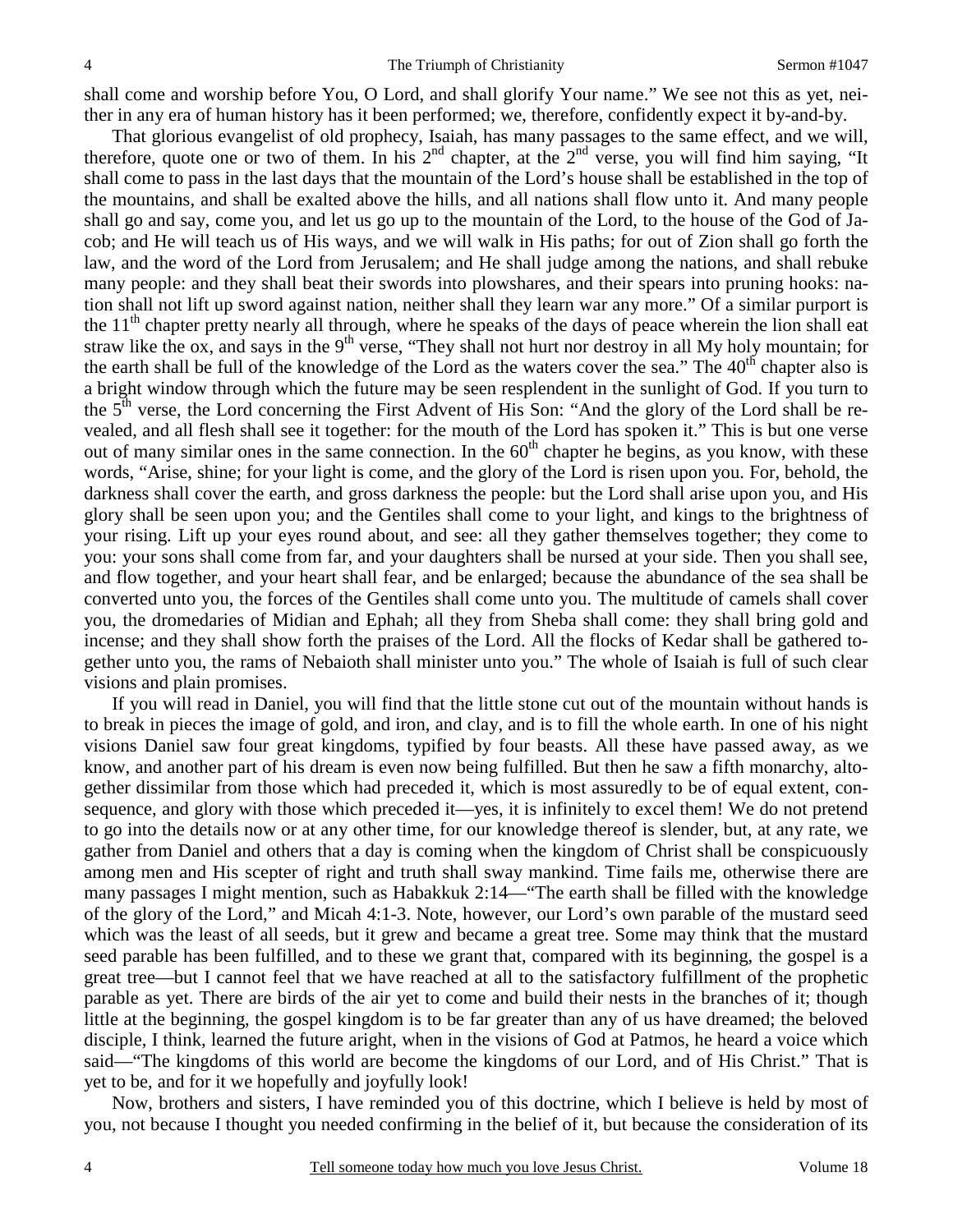joyful hope is likely to fire you with holy ardor. We shall not labor well if we do not labor in hope; if we think mission work to be a forlorn enterprise, we shall go about it with faint hearts and slack hands; if we do not believe in a great success ultimately to come, we shall not use great means; we shall straiten ourselves in action if we narrow our expectations. Certainly we have not used very great means yet, for all the missionary operations now being carried on in the world are very little more than casting the crumbs from under our table to the poor heathen dogs; we have not done as much as to give the fragments of the gospel feast to the nations! A few cheese parings and candle ends Christians have given away to missions, but little more; generosity has barely yielded the tail-corn of her barn, and the dregs of her wine vat; we have not learned self-denial for Christ, and pinching ourselves for His service is a rare thing among us. The men who have gone abroad have not always been the pick of the church—honor to them that they have gone at all, but small honor to the men of greater ability who ought to have gone forth, but have laid out their talents in some poor worldly business, and occupied their time in a far less worthy cause. If the church expects small results from missions, I readily concede that she is acting consistently with her anticipations! And if she has, indeed, given up the work as a hopeless case, I think she is doing about as little as she consistently could with the bare appearance of obeying her Lord's commands to evangelize the nations; may the day come when her spirit shall revive, when she shall feel that the earth belongs to Christ, and shall hear her Master's voice pealing like thunder within her conscience, "Go you into all the world and preach the gospel to every creature." May she rise to the dignity of her position, and perceive that her field is the *world,* since the earth is the Lord's, and the fullness thereof. All things are possible to him who believes—may we yet receive the faith which subdues nations! When the church is ready for great events, they shall occur to her; God has already blessed us up to the full measure of our fitness to be blessed, and perhaps a great deal beyond it; we have seen more gracious results than we could have expected from our poor efforts, but when the whole church shall become fired with the love of Christ—when every man's heart shall glow with a furnace heat of ardent desire for the glory of Jesus—then like molten lava from the red lips of a volcano, the current of church life shall burn a passage for itself! As soon as Zion shakes herself from the dust, and goes forth to war in the strength of her Lord, she shall cause her enemies to flee before her as Midian fled before the sword of the Lord and of Gideon!

**II.** Our text teaches us very plainly that THE CONVERSION OF THE NATIONS WILL OCCUR IN THE USUAL MANNER OF OTHER CONVERSIONS. And here it is that I need the attention of unconverted persons especially. "The nations," it says, "shall remember, and shall turn unto the Lord, and shall worship before Him." Observe the first step; they shall "remember." In this manner conversion begins in men; when he had come to himself, the prodigal said, "How many hired servants of my father have bread enough and to spare?" He remembered the house from which he came, and the nations will one day remember God. Mysterious traditions are floating among them now; in mystic verse and hoary legend memories of the Creator are still preserved; man is far off from God, but there lingers in the race some recollection of a happy past when God and man were friends. It is so with individuals after their kind. Oh, may some of you have recollections which look God-ward and remind you of what you learned at your mother's knee, of what was taught you by a father's earnest lips! May you remember from where you have fallen, and repent! Such regrets are holy and healthful; the prodigal remembered his sins, they came forcibly before him; the harlots and the wine cups were remembered with sorrow and loathing. May you, dear hearers, be moved by penitent memories of all your unhallowed past, for so shall repentance be created within you! The nations will, by-and-by, remember the wickedness they committed—their debauchery, covetousness, tyranny, cruelty, and idolatry will be seen in their true colors, and they will mourn for them with sincere hearts. Oh, when will it come—that blessed Bochim? At this moment I pray God's Spirit to make some of you remember your transgressions; may they come up in dread array before you! May you be convicted of sin, and made to tremble before God!

The nations will remember their idolatries against God, and the disappointments which have come of them; they will say, one to another, "To what purpose is it that we have worshipped these gods of stone? Have they helped us in the day of trouble? We have sacrificed unto them; have they given us rain in the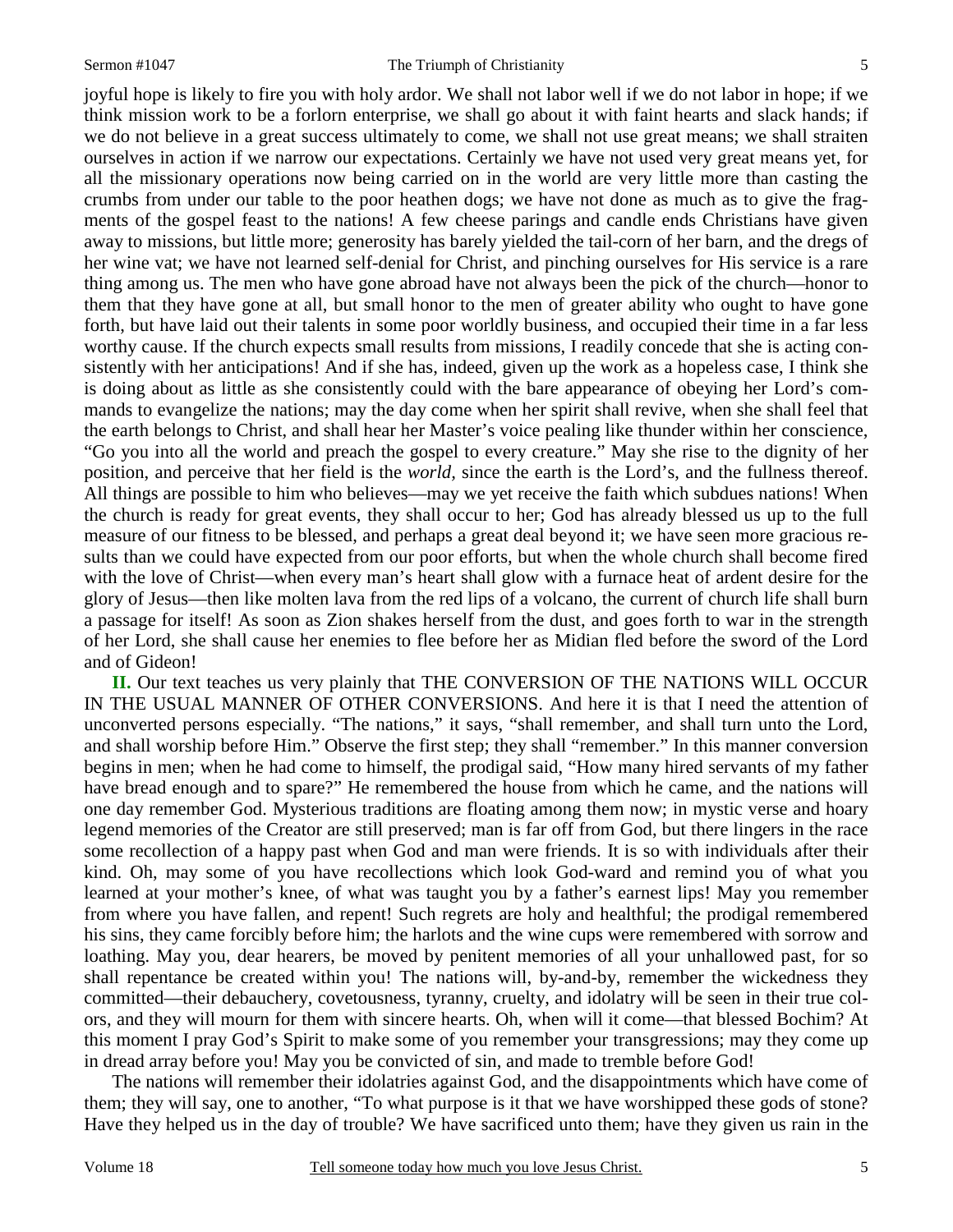day of drought? Have they helped us in the hour of death?" And as they recollect this, they will turn to God. I would that some here might remember, and say, "What has the flesh done for us? What have the pleasures of the world ministered to us, after all? We are even now degraded and made ashamed; what fruit have we in these things?" Blessed memories will one day come over this wicked world and lead it to turn back to the Lord. It is the work of the missionary to stir the world's memory—to go and tell it over, and over, and over again about its Savior—for there is a power which God has kept alive in human consciences which will respond to the voice of the gospel! I hope that response will be found in some here today, but the day is coming when the conversion of the *nations* shall begin by their remembering their *God,* remembering their *sins,* remembering the disappointment of their idols, and remembering to *turn* to the Lord.

The next step in the conversion of the nations will be their *turning to the Lord.* Do you note that? "They shall remember, and turn unto the Lord." It is not merely they shall turn. Ah, my dear hearers, there is a vast difference between "turning," and "turning to the Lord." Some of you turn from drunkenness to total abstinence, and I am glad enough of that, but it is far short of a *saving* change! Others turn from profanity to decent speech, and we are thankful for that, but that, also, is not salvation! Genuine conversion lies in turning to the Lord. Therefore, in Hindustan, it is a very small gain that has been effected by educational institutions—the people are evidently turning, but what does it matter if they turn from a false god to no god? Is it really a turn for the better? I do not know whether we might not more hopefully contend against an idolatrous Hindustan, than with an infidel Hindustan; it is much the same devil, though he may appear in a different shape. The conversion of the heathen will not come through their being gradually civilized into Christianity; do not entertain any hope in that direction; for God will turn them to Himself and the gracious work will be done! We do not at home see sinners gradually come to God by *processes* of reformation, for generally these reformations lead to self-righteousness; but we find them coming to God first, and then reforming afterwards, and even so shall we find it with the heathen. We have first to seek their turning to God, and after that we may look for civilization, education, refinement, and so on. Man must first, in the gospel, come to his Father, and then shall he lose his rags of barbarism, and put on his robes of education, and his shoes of progress and liberty, and hear the music and the dancing of joy. First, the kingdom of God, and His righteousness must be sought, and all the rest shall follow.

Note the next point. "They shall worship before Him." Every sinner who has truly turned to God becomes a worshipper; he adores the Christ, he adores the Father, he adores the Spirit; he was a rebel before, he is now a worshipper. What a blessed sight it will be to behold an adoring world! At this day around the august throne of heaven all the stars are floating, perhaps inhabited each one by a distinct race—from every star as from a silver bell there ascends to the throne of God music most sweet and solemn. From only one star; this sin-darkened earth, discordant sounds arise. This poor earth shines not in the light of Jehovah as once it did; a demon's wing has covered it, and hidden from it the light of the central sun; today it is swathed in cloud and mist. But can't you see, it begins to shine forth! Seen from the throne of God, it is not altogether darkness; as when the new moon first shows her slender ring of light, so the earth is rimmed and edged with a divine illumination which shall increase till the whole circle of the globe shall be irradiated, and shall in full-orbed splendor, reflect the glory of God! Then, also, shall music blend with the growing brightness; light and sweetness shall be wedded again, and earth, like a lamp of God's sanctuary, and a golden bell of the high priest's garment shall shine forth and ring out the praises of her God. O blessed consummation! May the Lord send it, and send it soon! But, you can plainly see that the conversion of the nations follows the usual rule, and by no means differs from the conversion of men at home. It is a remembering, a turning to the Lord, and a worshipping of Him. They turn to Christ; they look to Him, and are enlightened, and then, straightway, they begin to adore and reverence Him who has saved them!

It is clear then, that we are to seek the salvation of the nations by using the ordinary means; if we expect to see them saved in some extraordinary way differing from what we have up to now seen, we shall be disappointed, and we shall be led into practical mistakes. We have nothing to do in Hindustan, or in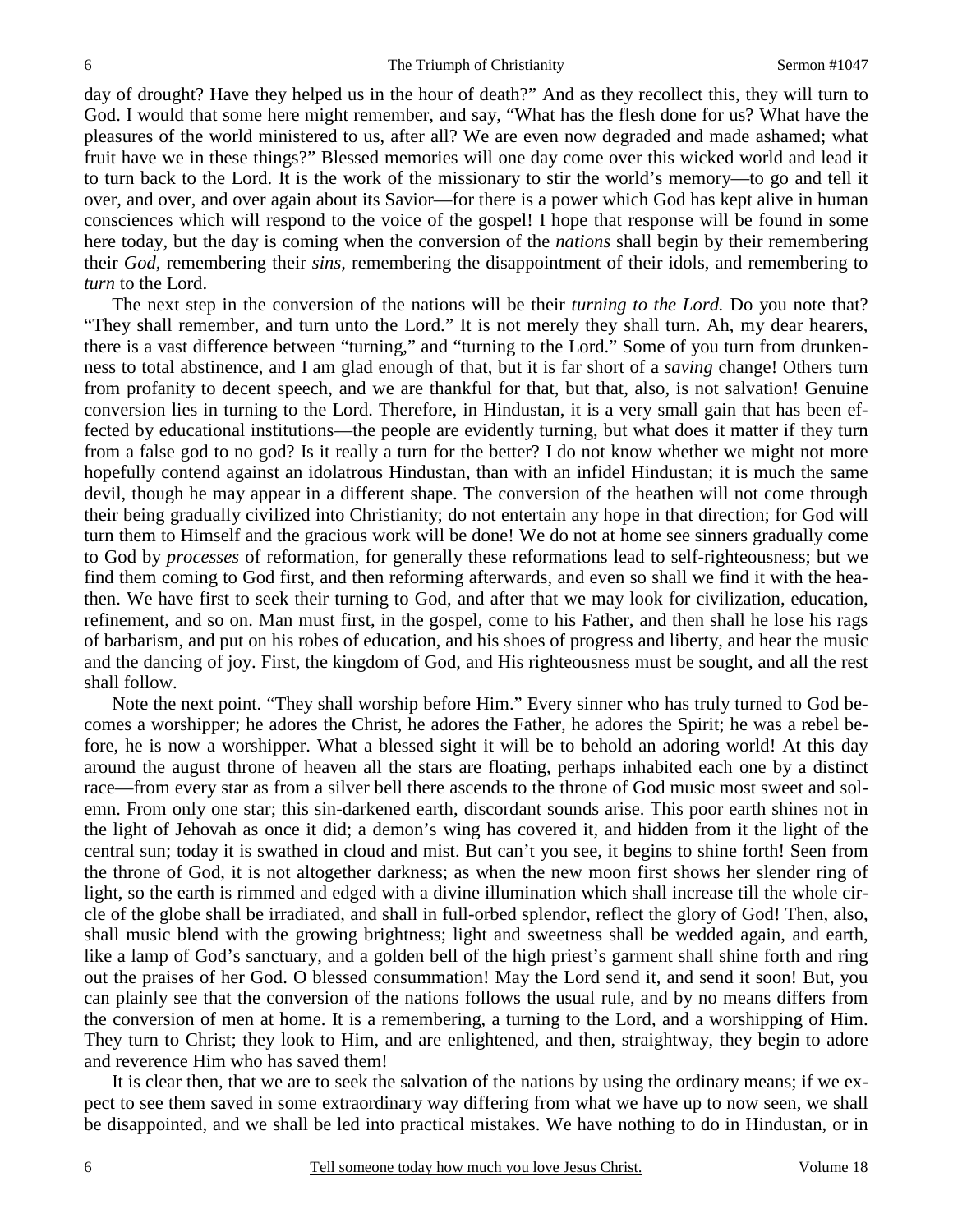Caffraria, but just what the apostles did in Asia Minor and what we are doing here—we are to preach Jesus Christ and Him crucified! I do not believe that any race of men needs a peculiar gospel, or a novel mode of administering it; there may be different styles of preaching—God will give us those—but there need be no other mode of action than the apostolic one—"They who were scattered abroad went everywhere preaching the Word." The mode prescribed in the marching orders of our grand captain is this— "Go into all the world, and preach the gospel to every creature"—not found schools, nor debate with skeptics, nor civilize, but "preach the gospel." "Preach the gospel." "Preach the gospel." Do this to every creature and the sure results will follow in one place as in another! Men shall remember, shall turn unto the Lord, and shall worship Him. Dear unconverted hearer the very best means for your conversion are being employed now, and therefore I would have you remember that if these fail, neither would you be converted though one rose from the dead! This deserves your solemn consideration, and I beseech you to lay it to heart.

**III.** The last point is the most important of all. THE MEANS TO ACCOMPLISH THIS RESULT ARE TO BE FOUND AT CALVARY. Our text is in a Calvary Psalm; its connection is full of sacrificial suffering; if you desire to comprehend its real meaning, you must hear it from the dying lips of the incarnate God. It is through the cross that the nations shall fear and tremble, and turn to God.

Note then, first, that the death of Christ secures the conversion of the nations. Every conversion is the result of the death of Christ; it is the Spirit's work to minister life and spiritual health, but Your blood, O Christ, has the glory of it! It were vain to talk of conversion if there had been no redemption, or to speak of man's remembering and turning to God if Your cross, O Savior, had not been lifted up as the way of salvation for all who look to it! On the cross the Lord Jesus effectually redeemed all His people, and He will have them! On the cross He established the covenant of grace for all the souls for whom He died and He will lose none of them, nor allow them to miss the blessing! His blood shall not be shed in vain! The stipulations of the covenant—signed, sealed, and ratified by His own blood—must stand fast and firm! And one of those stipulations is this, "In You shall all the nations of the earth be blessed." It must, therefore, be so! I do not look for the triumph of the church to her treasuries, nor to her institutions of learning, nor even to her zeal, or to the popular ability of her preachers; I look to the cross! O conquering Crucified One, You have secured the victory, for You have finished the redemption of myriads, and therefore they must be saved! Let us, when fainting in conflict, fall back into the arms of a dying Savior, and we shall find courage for our future fray.

The death of Christ is, moreover, our motive for attempting the spread of the gospel throughout the world. Because Jesus died, we feel that He must be glorified; I never feel so ardent for His cause as when I have been baptized afresh into His agonies; if we stand at His cross and view His crown of thorns, and His marred countenance, and His pierced hands, and nailed feet; and if we gaze with affection into the gash where the soldier's spear set; if we approach His heart, we cannot but feel that we must have human hearts to worship Him. He is Lord of my soul, and I would gladly see Him equally dear to my brothers and sisters. Jesus has won many hearts in England, and in other countries, too, but oh, He must have more! He must have more! He must have all of England for His own! He must have Scotland! He must have the United States! He must possess Europe; He must govern the whole world; it is imperative that He should possess them! We feel that He must reign! If we could throw ourselves upon the spikes of His foes to win victory for Him, we would rejoice! If like the old Swiss hero we could gather up all the death-bearing lances into our own bosom, and die in opening a road to victory for our fellow soldiers, it were a destiny for which to bless God! It would be a glorious thing to die, if by our martyrdom the world might be won for Him! High thrones and bright crowns for Jesus, where shall we find them? We will snatch them from your heads, you kings, if there are no others! No, your diadems are too mean for His brow, and are only worthy to be thrown into the dust before Him; they have not luster enough for Him! We will find jewels for Him in the tears of penitents, and gold in the songs of believers! We will weave wreathes for Him out of emancipated souls and perfected spirits! He must have them! He must have them; such a one as He cannot but be great unto the ends of the earth!